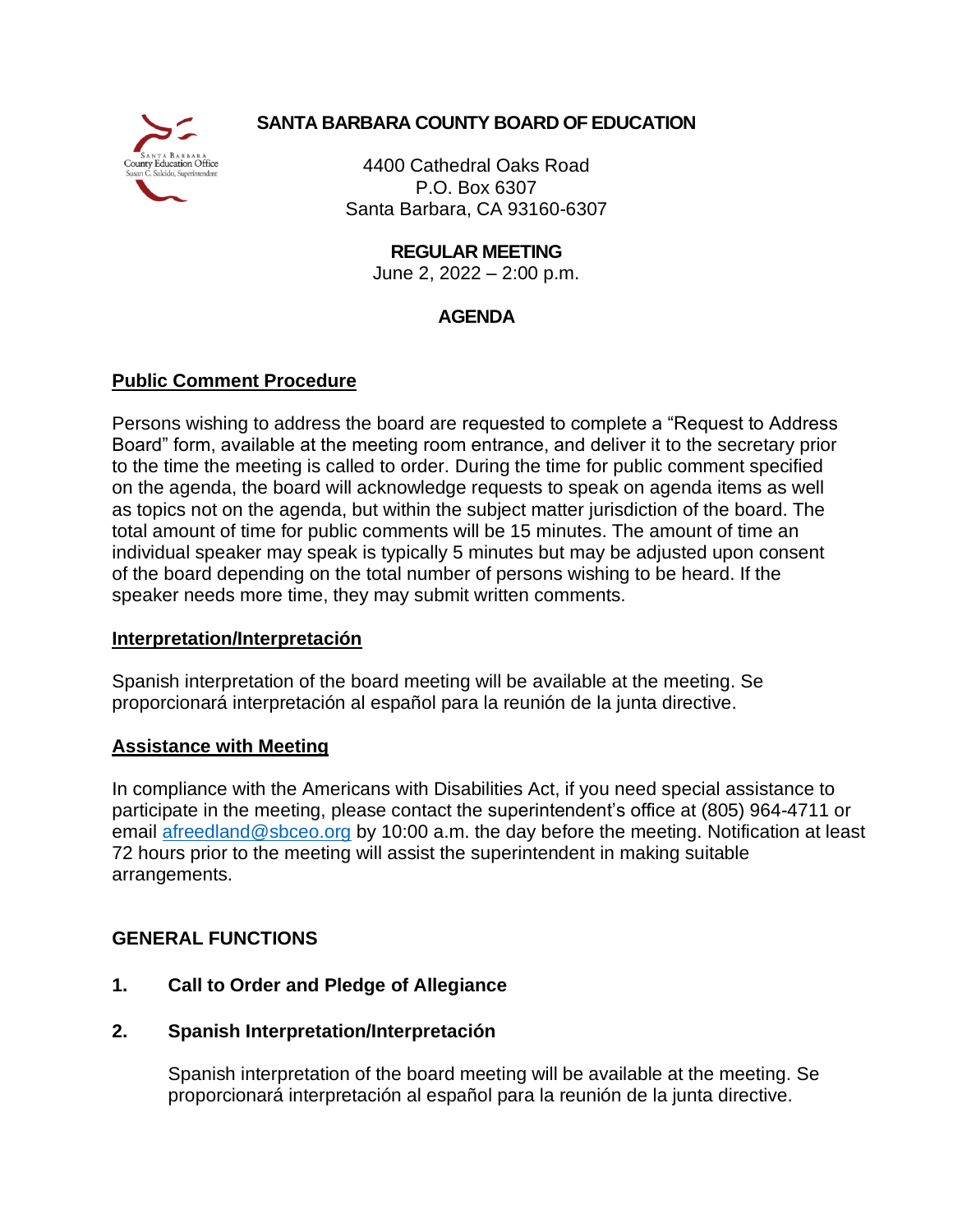## **3. Roll Call**

### **4. Changes to the Agenda**

The president will announce any additions, deletions, or changes in the order of business on the agenda at this time.

### **5. President and Board Comments**

### **6. Public Comments**

The total amount of time for public comments will be 15 minutes. The amount of time an individual speaker may speak is typically 5 minutes, however, with board consent, and depending on the number of persons wishing to be heard, the president may increase or decrease the time allowed for individual speakers. If the speaker needs more time, they may submit written comments.

### **SUPERINTENDENT'S REPORT**

#### **7. Superintendent's Report** (Attachment)

The superintendent's report is presented as an information item.

### **PRESENTATION**

### **8. Presentation on the Santa Barbara County Education Office 2022-23 Local Control and Accountability Plan (LCAP)**

Assistant Superintendent of Educational Services Bridget Baublits will provide a presentation to the board on the Santa Barbara County Education Office 2022-23 Local Control and Accountability Plan (LCAP), including the Budget Overview for Parents and the Supplement to the Annual Update to the 2021-22 LCAP.

### **PUBLIC HEARING**

**9. Public Hearing on the Santa Barbara County Education Office 2022-23 Local Control and Accountability Plan (LCAP), including the Budget Overview for Parents and the Supplement to the Annual Update to the 2021-22 LCAP [Time Approximate: 2:45 p.m.]**

The Education Code requires that a public hearing be held prior to the adoption of the 2022-23 Local Control and Accountability Plan (LCAP).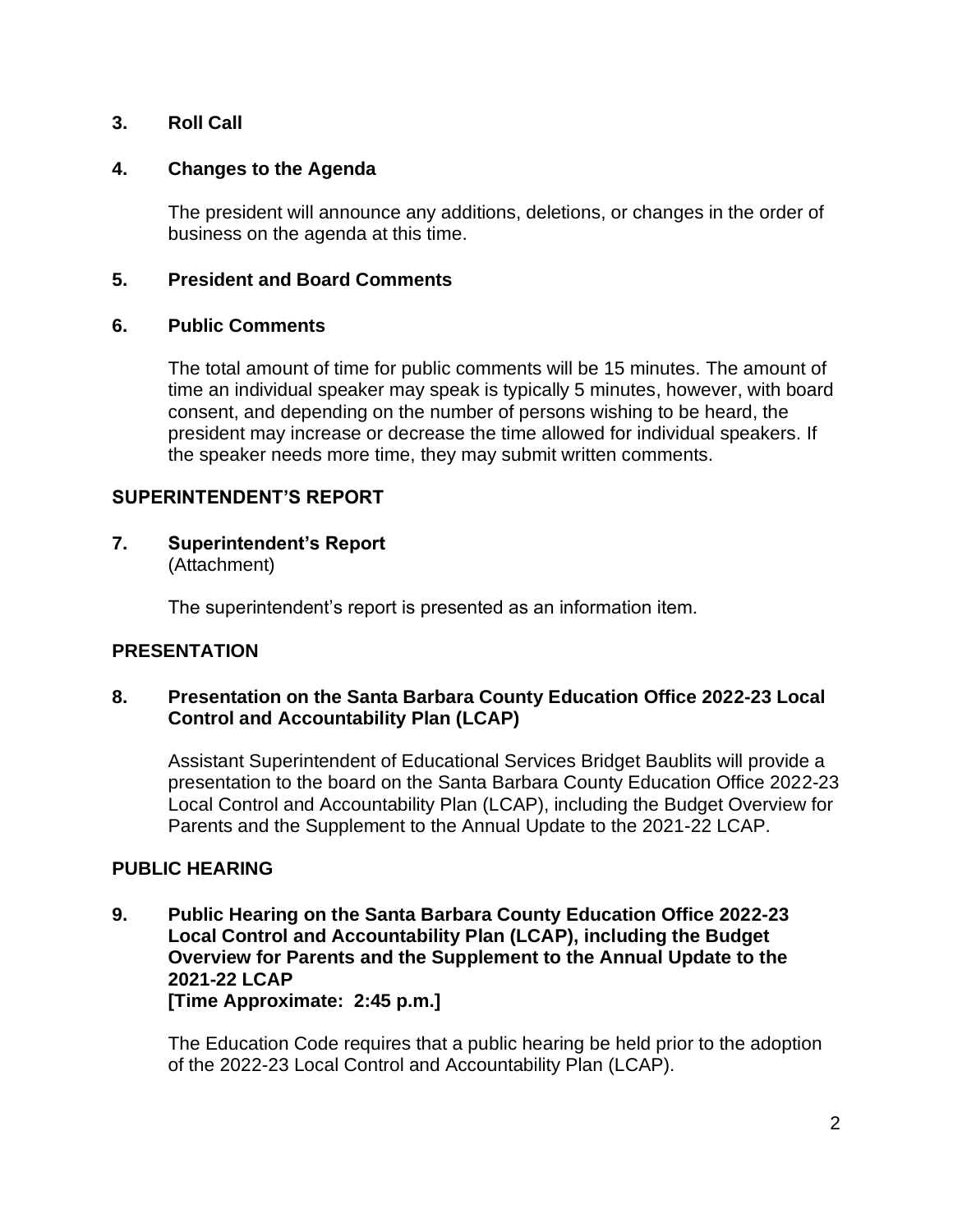### **PRESENTATION**

### **10. Presentation on 2022-23 County School Service Fund Budget**

Assistant Superintendent of Administrative Services Bill Ridgeway will provide a presentation to the board on the 2022-23 County School Service Fund Budget.

### **PUBLIC HEARING**

### **11. Public Hearing on the 2022-23 County School Service Fund Budget [Time Approximate: 3:00 p.m.]**

The Education Code requires that a public hearing be held prior to the adoption of the new County School Service Fund Budget.

### **PRESENTATION**

### **12. Presentation on SBCEO Infant/Toddler/Preschool Programs**

Assistant Superintendent of Special Education Kirsten Escobedo and Director of Early Care and Education Janelle Willis will provide a presentation to the board on SBCEO's infant/toddler/preschool programs.

### **CONSENT AGENDA**

At this time, the board will consider all of the items below together and can act upon them with a single vote. These items are considered to be routine and do not require separate discussion. Individual consent items may be removed and considered separately at the request of a board member or staff. The superintendent recommends approval of all consent items.

- **13. Minutes of Meeting Held May 5, 2022**  (Attachment)
- **14. Registration of Credentials and Other Certification Documents: Issuance of Temporary County Certificates** (Attachment)

Registration of credentials and other certification documents registered in the Santa Barbara County Education Office from April 7, 2022 to May 6, 2022, and the issuance of temporary county certificates for that same time period.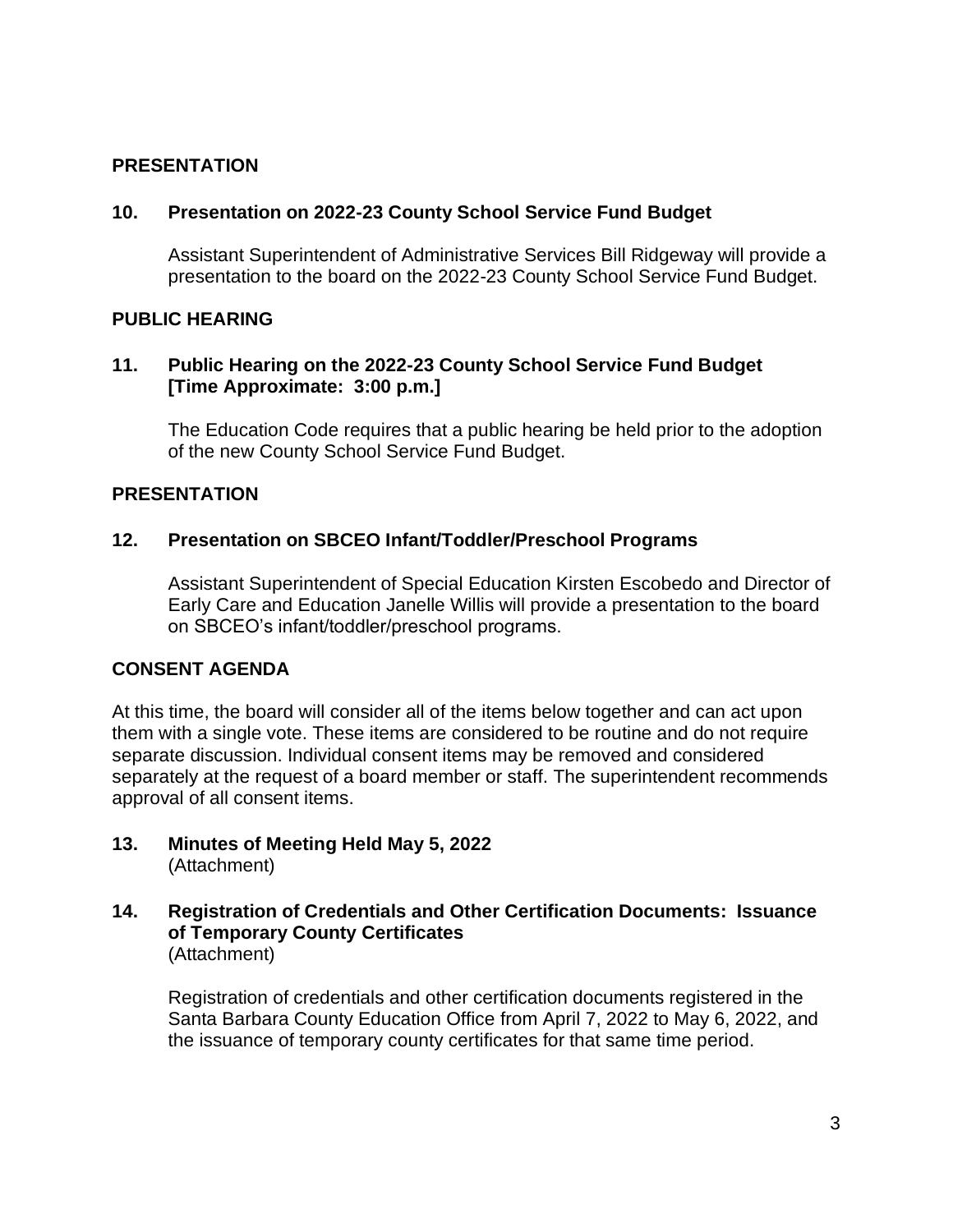### **15. Declaration of Surplus**

(Attachment)

Declaration of surplus on the attached surplus list for the following department:

• Information Technology Services

Motion to approve all consent items:

| MOVED: | SECONDED: | <b>VOTE:</b> |
|--------|-----------|--------------|
|        |           |              |

## **ACTION ITEMS**

**16. Recommended Approval of the 2020-21 Forest Reserve Fund Apportionment** (Attachment)

The superintendent recommends approval of the 2020-21 apportionment from the United States Forest Reserve Fund for school districts and the County Education Office adjacent to or lying within the United States Forest Reserve (Los Padres National Forest).

| MOVED: | SECONDED: | VOTE: |
|--------|-----------|-------|
|        |           |       |

#### **17. Recommended Approval of the Use of 2022-23 Proposition 30 Education Protection Account (EPA) Revenues** (Attachment)

The superintendent recommends approval of the 2022-23 Proposition 30 Education Protection Account (EPA) Revenues to be used for existing Dos Puertas Juvenile Court School certificated salaries and benefits.

MOVED: SECONDED: VOTE:

## **18. Board Policies, Reading and Adoption**

(Attachment)

The following board policies are being presented for reading and adoption:

|  | $\bullet$ BP 9250 | (Revised) | Remuneration, Reimbursement and Other Benefits |
|--|-------------------|-----------|------------------------------------------------|
|--|-------------------|-----------|------------------------------------------------|

- BP 5117.1 *(Revised)* Interdistrict Attendance Appeals
- BP 5144.3 *(Revised)* Student Expulsion Appeals
- BP 0402.4 *(New)* Authorization of County Charter Schools
- BP 0420.41 *(New)* Oversight of County Charter Schools
- BP 0420.42 *(New)* Renewal of County Charter Schools
- BP 0420.43 *(New)* Revocation of County Charter Schools

MOVED: SECONDED: VOTE: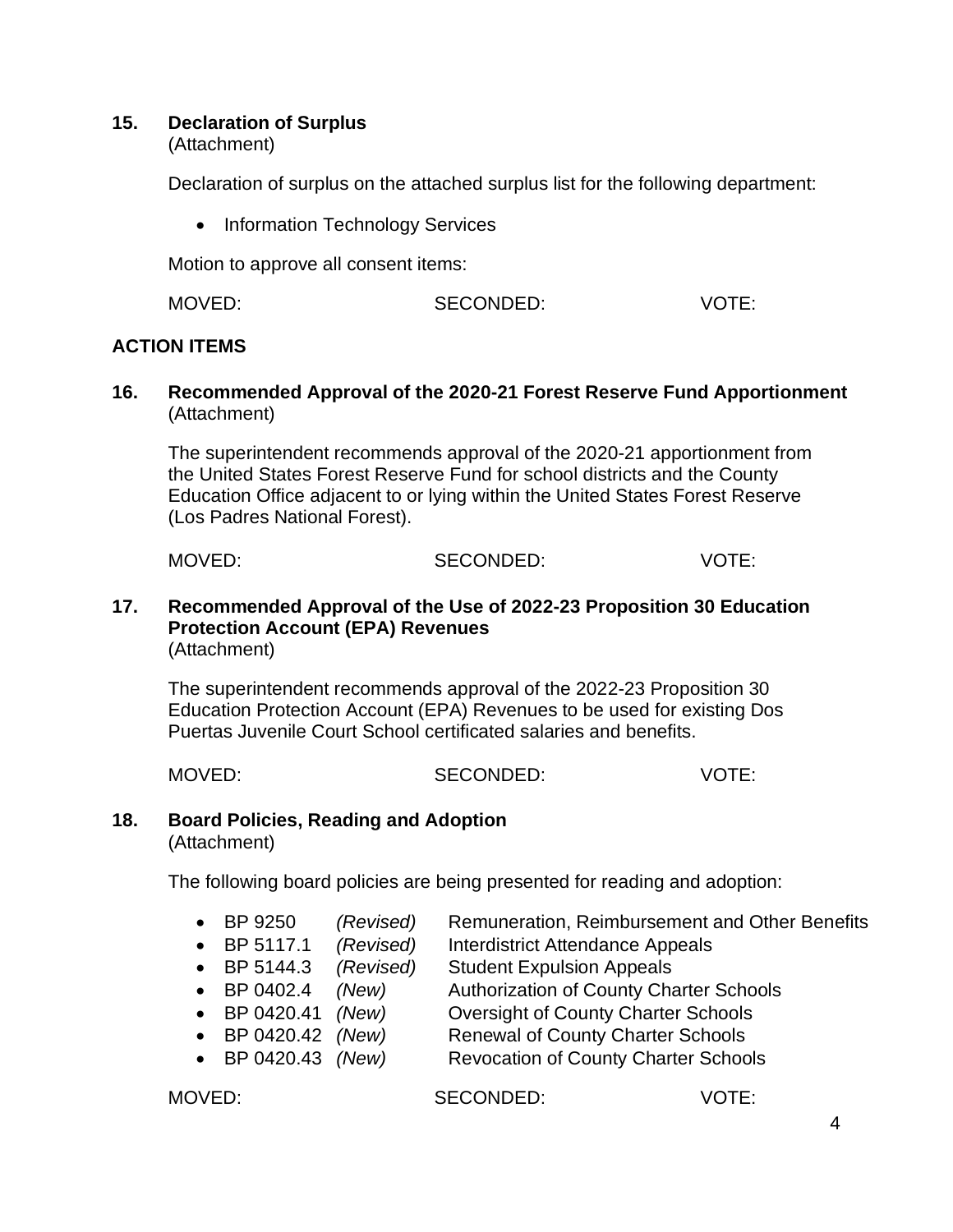### **19. Board Policies, Deletion**

(Attachment)

The following board policy is being presented for deletion:

• BP 1005 **Former Members: Health and Welfare Benefits** 

MOVED: SECONDED: VOTE:

#### **20. Recommended Adoption of Order of Election and Notice to Consolidate for November 2022 Trustee Elections** (Attachment)

The superintendent recommends adoption of Resolution No. 2218 ordering the governing board member election on November 8, 2022.

**[Roll Call Vote:]** MOVED: SECONDED: VOTE:

**21. Recommended Adoption of Resolution Covering Conditions Set Forth for Candidates' Statements** (Attachment)

The superintendent recommends adoption of Resolution No. 2219 covering the conditions set forth for candidates' statements.

**[Roll Call Vote:]** MOVED: SECONDED: VOTE:

**22. Recommended Adoption of Resolution Recognizing a State of Emergency and Reauthorizing Teleconferenced Meetings** (Attachment)

In accordance with AB 361, Resolution No. 2220 recognizes a state of emergency and reauthorizes teleconferenced meetings for a period of thirty (30) days.

**[Roll Call Vote:]** MOVED: SECONDED: VOTE:

### **23. Audio Record Board Meetings**

Discussion and action on audio recording board meetings.

MOVED: SECONDED: VOTE: